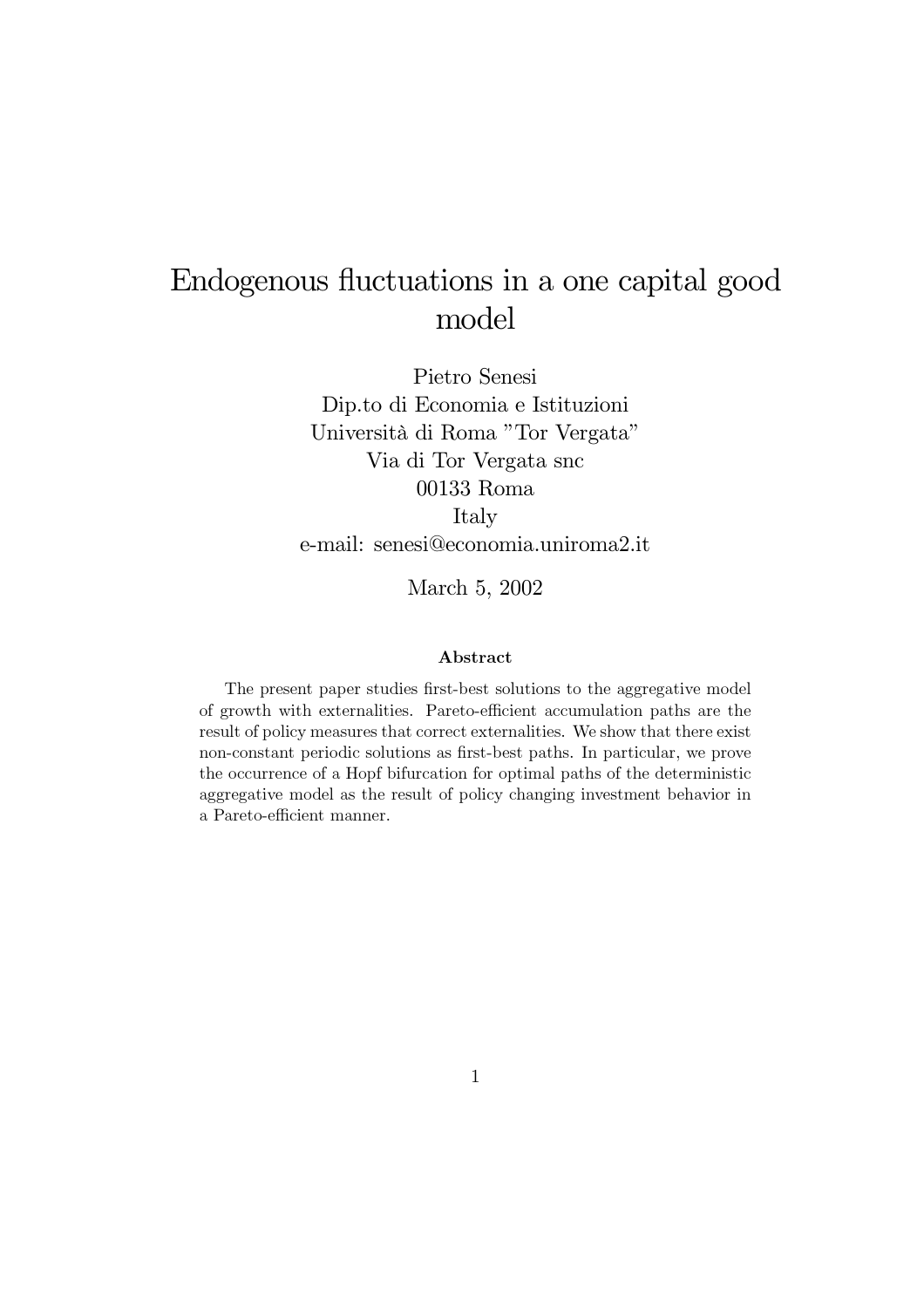#### 1. Introduction

An established result in the growth literature is that endogenous cycles cannot occur in efficient economies with one capital good. Multiple capital good economies can, however, be characterized by deterministic cycles as optimal growth paths, as demonstrated by Benhabib and Nishimura [1] , Medio [8], Benhabib and Rustichini [2] and Cartigny and Venditti [4].

The purpose of the present paper is to re-investigate the issue of equilibrium cycling of optimal paths resulting from the interaction between technological externalities and optimal policy. Externalities are corrected by means of non-linear taxes which are distinct from corrective pigouvian instruments. The obtained efficient paths are thus different from both command optima and solutions to the inverse optimal problem. As a consequence, they display peculiar local stability properties implying the existence of deterministic cycles of competitive one-capital good economies. To show the result, we apply Hopf theorem. In particular, the modified Hamiltonian dynamical system experiences a bifurcation from a steady solution into periodic solutions even for strictly positive values of the time preference rate. Hence the occurrence of closed orbits is not a result restricted to multi capital good models, but extends to one capital good economies. The result holds under the standard assumptions of strict concavity of the direct utility function and convexity of privates' technology.

The paper is organized as follows. Section 2 puts forth the model. Section 3 characterizes corrective policy. Section 4 studies the effects of policy intervention on local stability and proves the existence of closed orbits of one-capital good first-best competitive paths. Section 5 ends the paper with a summary of the results.

## 2. The model

Our objective is to study the dynamic effects of a policy intervention that takes into account the difference between the command optimum program a benevolent social planner would impose and the *laissez-faire* dynamics that are inefficient in the presence of technological externalities. Hence, we will focus on two couples of generalized sequences of state and adjoint variables.

The instantaneous indirect utility function

$$
u: D \subset \overset{\circ}{R_+} \times R \to R
$$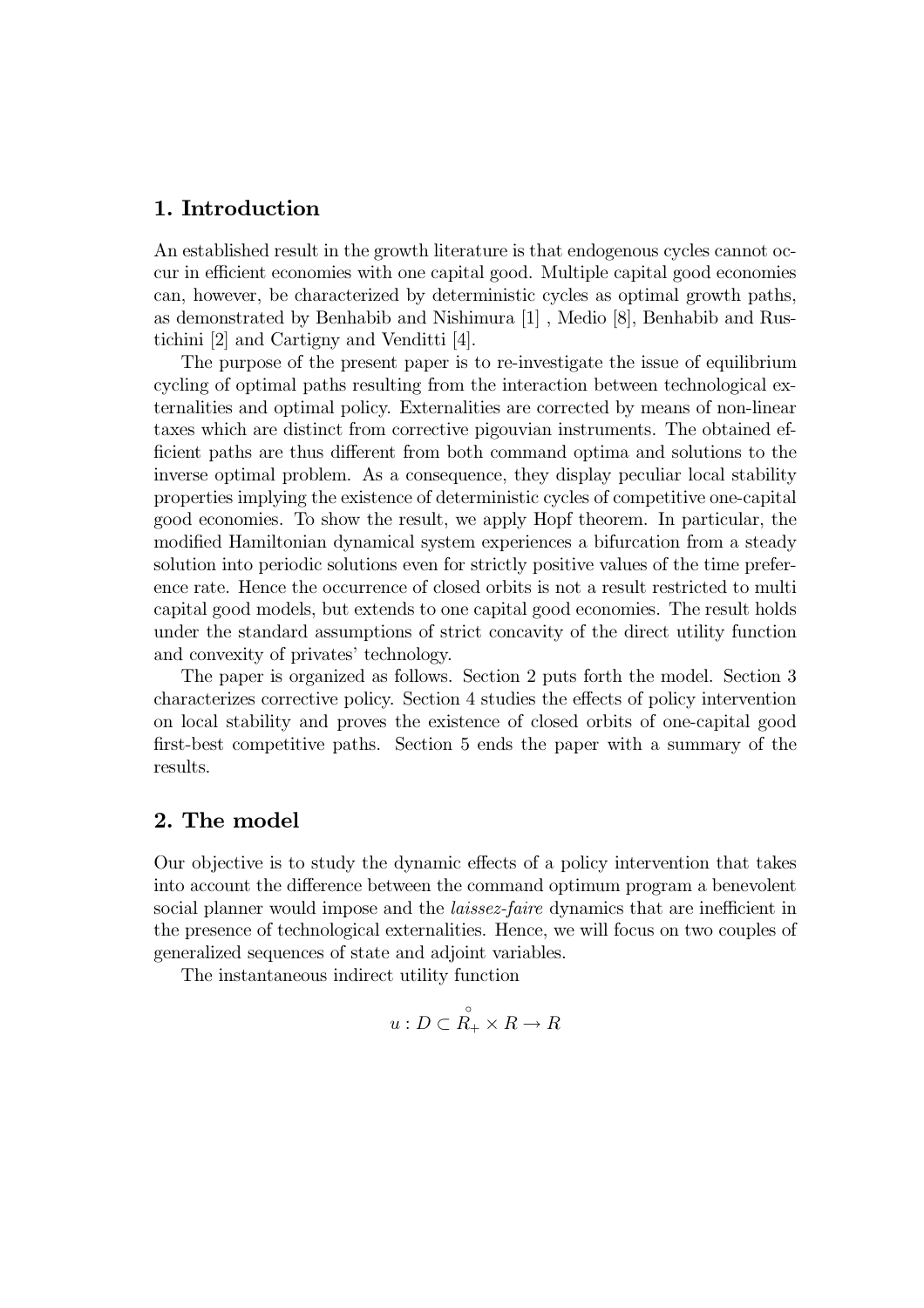is  $C^2$  and concave.

The social planner's problem consists of choosing ·  $\hat{\hat{k}}$  :  $\Big(\hat{k},$ ·  $\hat{k}$   $\in$  *D*, where *D* is non-empty and convex, so as to maximize, at every instant, the Hamiltonian function · ·

$$
\hat{H}\left(p,\hat{k}\right) \triangleq u\left(\hat{k},\hat{\hat{k}}\right) + p\hat{\hat{k}}
$$

The associated command optimum is determined by the modified Hamiltonian dynamical system (MHDS)

$$
\hat{H}_p = \dot{\hat{k}} \n\hat{H}_{\hat{k}} = \delta p - \dot{p}
$$
\n(1)

where

$$
\dot{\hat{k}} \triangleq f\left(\hat{k}, \hat{k}\right) - c\left(p\right)
$$

is the command optimum investment equation, where aggregate capital enters the social production function  $f\left(\hat{k}, \hat{k}\right)$  as a variable input and the planner receives the full social marginal productivity from the level of the aggregate capital stock. The generalized sequence  $\{\hat{k}_t\}$ is the trajectory of capital stocks chosen by  $t \in [0,\infty]$ the planner, and  ${p_t}_{t\in[0,\infty]}$  are the associated prices. The transversality condition (TVC) requires

$$
\lim_{t \to \infty} e^{-\delta t} p_t \hat{k}_t = 0
$$

where the time preference rate  $\delta$  is strictly positive.

On the other hand, the efficiently corrected investment by private agents,  $k : (k, k) \in D$ , maximizes the Hamiltonian

$$
H(q,k) \triangleq u\left(k,k\right) + qk
$$

and implies the competitive path

$$
H_q = k \nH_k = \delta q - \dot{q}
$$
\n(2)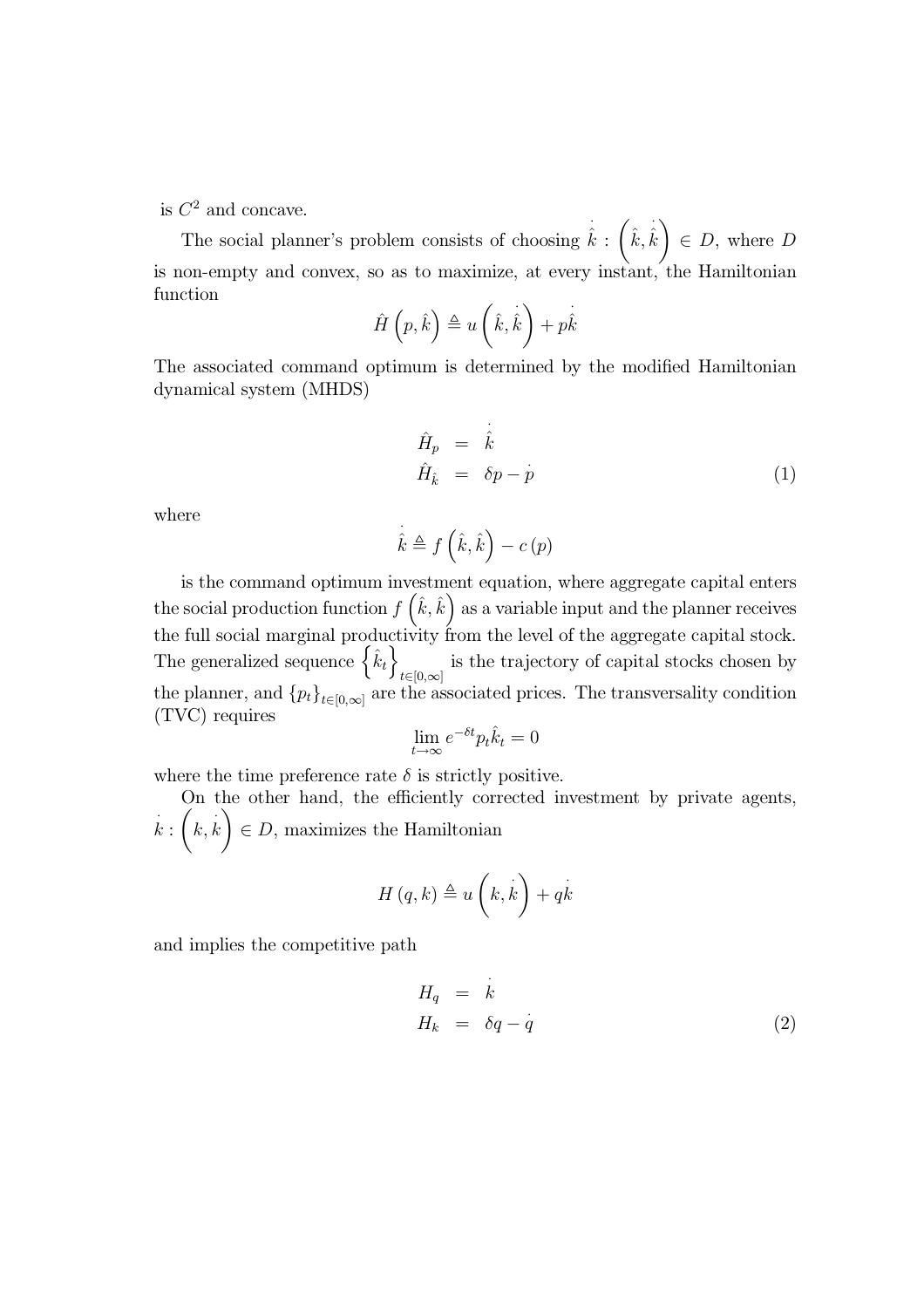where

$$
k \triangleq f(k, K) - c(q) + T
$$

is the sum of the *laissez-faire* investment equation

$$
f(k,K) - c(q)
$$

plus corrective policy intervention T, with  $\frac{dT}{dk} = \tau$  such that  $H_k = \hat{H}_k$ .

Under *laissez-faire*, private firms are unable to affect the aggregate capital level. Hence, K enters the privates' production function  $f(k,K)$  as fixed parameter. This implies the private marginal productivity (accruing to firms) differs from social productivity.

In the presence of corrective policy, the sequence of capital stocks is denoted by  ${k_t}_{t\in[0,\infty]}$ , while  ${q_t}_{t\in[0,\infty]}$  is the sequence of market prices for investment. In this case, the TVC is

$$
\lim_{t \to \infty} e^{-\delta t} p_t k_t = 0
$$

#### 3. Corrective policy

The corrective policy intervention  $T$  is such as to equate the rental rate for capital under *laissez-faire* to the command optimum value. With a negative technological externality,  $\tau$  is a corrective non-linear tax. This is because each private firm recognizes the value of the private marginal product, but neglects the social value of the technological externality. As a consequence, consumption is too low and investment is too high. Corrective policy determines a reallocation of current goods away from investment and towards consumption which is welfare maximizing.

By equating  $H_k$  to  $\hat{H}_{\hat{k}}$ , it follows

Proposition 1. The corrective tax is

$$
\tau \triangleq \frac{p}{q} \left( \frac{df\left(\hat{k}, \hat{k}\right)}{d\hat{k}} \right) - \frac{df\left(k, K\right)}{dk} \tag{3}
$$

Proof. >From

$$
H_k = \hat{H}_{\hat{k}} \tag{4}
$$

it follows

$$
u_k + q\frac{df\left(k, K\right)}{dk} + q\tau = u_{\hat{k}} + p\frac{df\left(\hat{k}, \hat{k}\right)}{d\hat{k}}\tag{5}
$$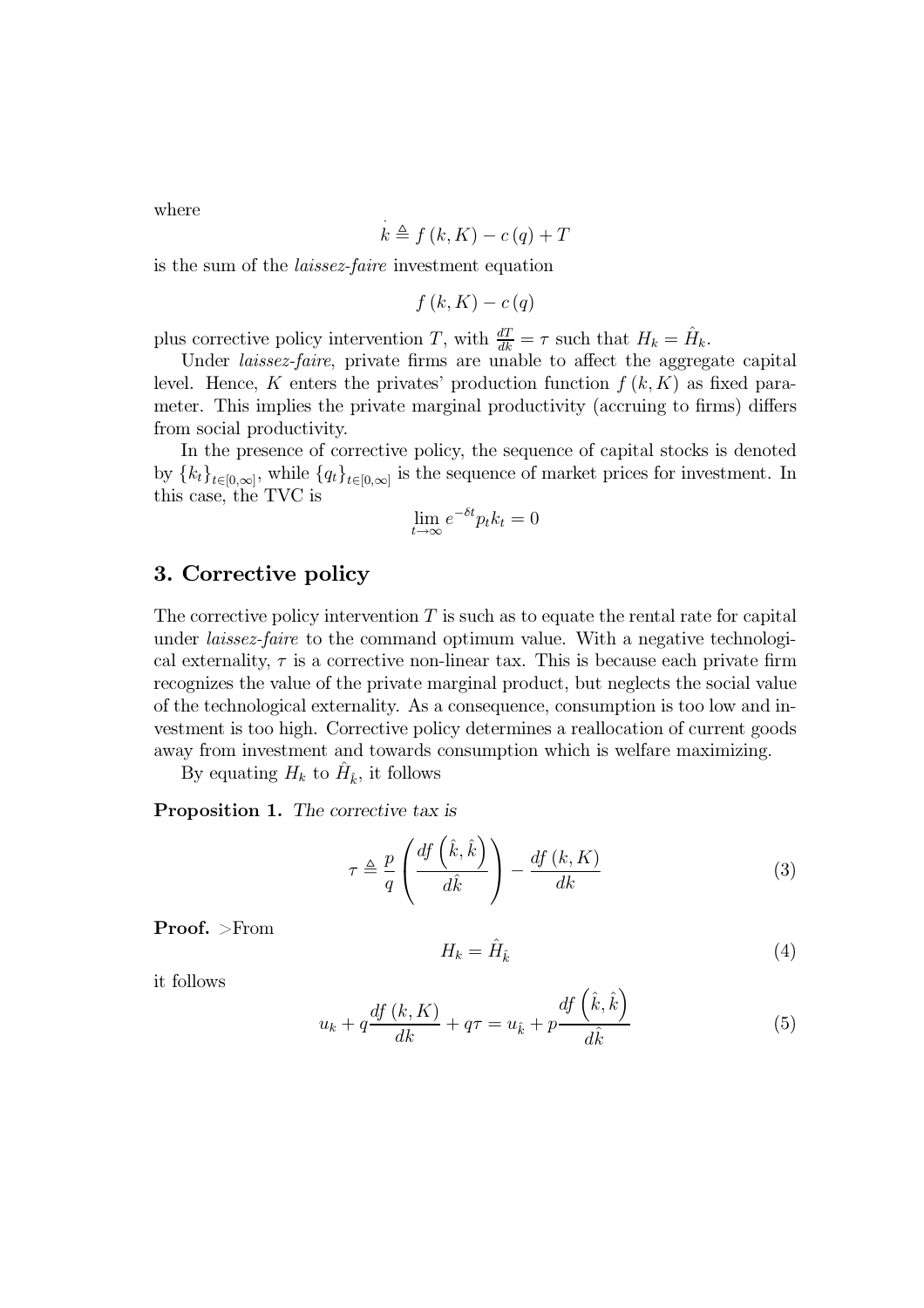Then, for the same capital stocks, i.e.  $k = \hat{k}$ , we have

$$
\tau = \frac{p}{q} \left( \frac{df (k, k)}{dk} \right) - \frac{df (k, K)}{dk}
$$

The ratio  $\frac{p}{q}$  is the relative price between command optimum investment and investment under *laissez-faire*. It can be interpreted as the rate of transformation between command optimum investment and market first-best investment at a point in time. Thus  $\frac{p}{q} \left( \frac{df(\hat{k}, \hat{k})}{d\hat{k}} \right)$  $d\hat{k}$ - is the market measure of social marginal productivity. It follows that  $\tau$  is the value of the externality that market prices fail to reveal. Policy intervention transforms the laissez-faire model into a one-sector model with investment depending on the relative price  $\frac{p}{q}$ . In the particular case where  $\frac{p}{q} = 1$ , the model reduces to the optimal one-sector model. In this case the corrective policy is equivalent to the command optimum and the corrective tax is a linear pigouvian tax. Under fairly general conditions, this policy is optimal. Let  $t_0$  denote the initial timing of policy adoption, then

**Theorem 2.** Under Assumption 1, symmetric equilibrium,  $\frac{p_{t_0}}{q_{t_0}} < 1$ ,  $T_0 = 0$ , the corrective policy (3) is optimal.

**Proof.** Total welfare under *laissez-faire* is

$$
W_{lf} \triangleq \delta \int_{t_0}^{\infty} u(c_t) e^{-\delta t} dt = u(c_{t_0}) + q_{t_0} [f(k_{t_0}, K_{t_0}) - c(q_{t_0})]
$$

and welfare under command optimum is

$$
W_{co} \triangleq \delta \int_{t_0}^{\infty} u(\hat{c}_t) e^{-\delta t} dt = u(\hat{c}_{t_0}) + p_{t_0} [f(k_{t_0}, k_{t_0}) - c(p_{t_0})]
$$

Assumption 1 implies

$$
\frac{W_{lf} - W_{co}}{p_{t_0}} > \left(\frac{q_{t_0}}{p_{t_0}} - 1\right) \left[f\left(k_{t_0}, k_{t_0}\right) - c\left(p_{t_0}\right)\right] > 0
$$

In the next section, we show that optimally corrected competitive paths experience a Hopf bifurcation into periodic solutions.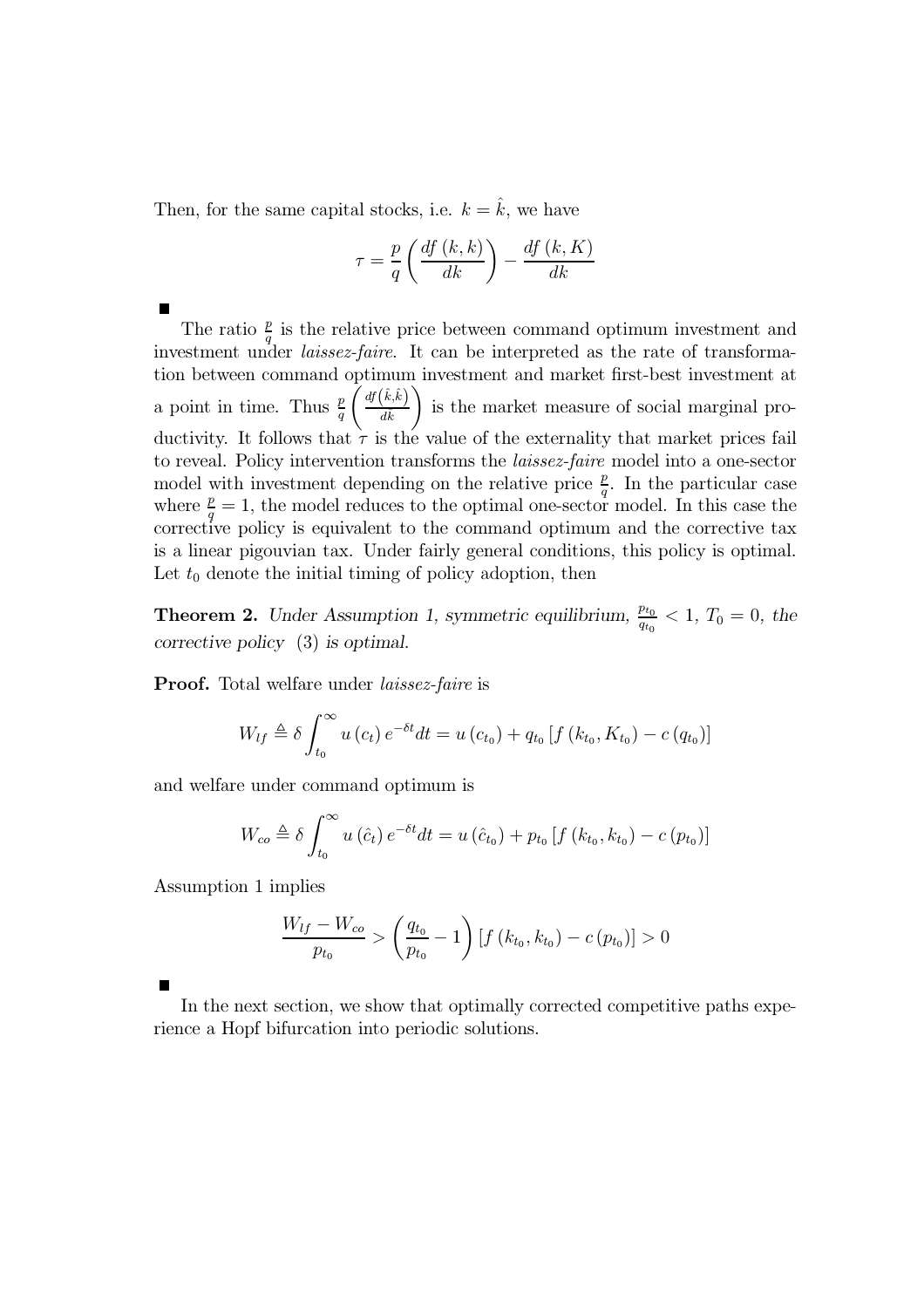#### 4. Hopf bifurcation

As it is well known, the stationary solution to the command optimum (1) cannot bifurcate into non-constant periodic solutions. The jacobian matrix associated to the command optimum is

$$
J \triangleq \left[ \begin{array}{cc} \hat{H}_{pk} & \hat{H}_{pp} \\ -\hat{H}_{kk} & -\hat{H}_{pk} + \delta \end{array} \right]
$$

and cannot have a pair of purely imaginary eigenvalues. This follows from several reasons. Take, for instance, the simplest case of constant returns to scale in production analyzed by Benhabib and Nishimura [1] where  $H_{kk} = 0$ . Then J is triangular and its eigenvalues are those of either  $H_{pk}$  or  $\delta - H_{pk}$ . Both are real, so J cannot have a pair of imaginary eigenvalues.

In the non-constant returns to scale case as well, the existence of a pair of imaginary eigenvalues requires both

$$
\hat{H}_{pk}\left(\delta-\hat{H}_{pk}\right) > \hat{H}_{pp}\left(-\hat{H}_{kk}\right)
$$

and  $tr(J)=0$ . This last implies  $\delta = 0$ , and the above inequality turns out to be

$$
-\hat{H}_{pk}^{2} > \hat{H}_{pp}\left(-\hat{H}_{kk}\right)
$$
\n(6)

This is impossible as long as the direct utility function is concave and the Hamiltonian is strongly concave in  $k$ . Although in this case, as Cass and Shell [5] argue, a strictly convex production technology is sufficient to rule out orbiting, the argument put forth by Skiba [9] to prove the impossibility of a limit cycle applies even to the case of a strongly convex  $(w.r.t. k)$  Hamiltonian. This follows from continuity of the production, marginal product and consumption functions at a positive quadrant of  $(k, p)$ . In other words, the above continuity assumptions and strict concavity of the utility function seem to rule out the existence of closed orbits in the aggregative growth model.

In the sequel, we prove that when optimal solutions to the aggregative growth model result from efficient policy aimed at correcting technological externalities, stationary solutions may bifurcate into non-constant periodic paths, continuity and strict concavity assumptions notwithstanding. In order to do so, we investigate the local stability properties of the modified Hamiltonian dynamical system (2) which are described by the matrix:

$$
B \triangleq \left[ \begin{array}{cc} H_{qk} + H_{qK} & H_{qq} \\ -H_{kk} - H_{kK} & -H_{qk} + \delta - q\frac{\partial \tau}{\partial q} \end{array} \right] \tag{7}
$$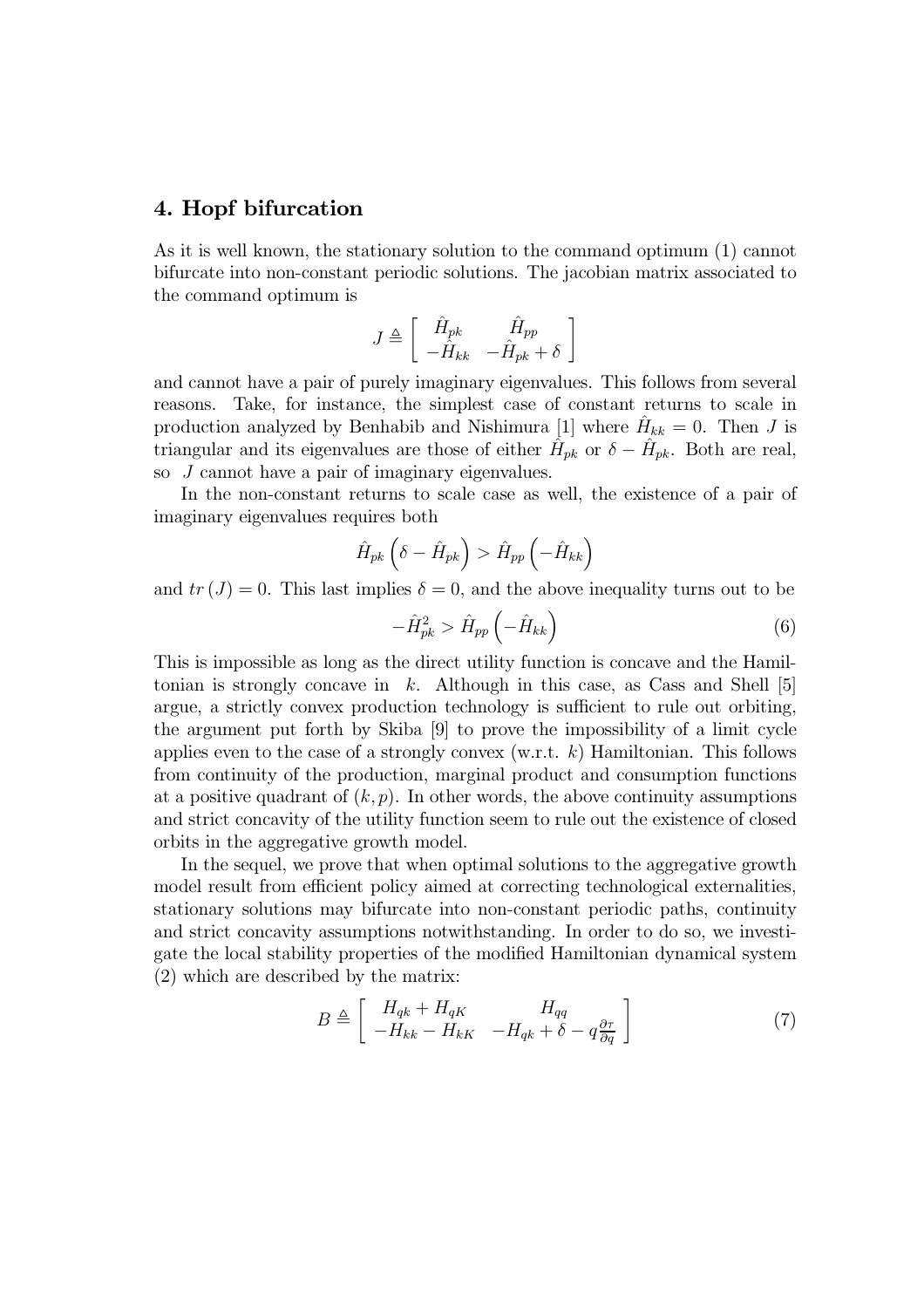Proof. >From the Hamiltonian

$$
H(q,k) = u\left(k, \hat{k}\right) + q\left(f\left(k, K\right) - c\left(q\right) + T\right)
$$

We can derive

$$
H_q = f(k, K) - c(q) + T
$$
  
\n
$$
\stackrel{\circ}{k_k} = H_{qk} + H_{qK}
$$
  
\n
$$
H_{qk} = f_k(k, K) + \tau, \quad H_{qK} = f_K(k, K)
$$
  
\n
$$
H_k = u_k + q(f_k(k, K) + \tau)
$$
  
\n
$$
H_{kq} = f_k(k, K) + \tau + q\tau_q = H_{qk} + q\tau_q
$$
  
\n
$$
\stackrel{\circ}{q_q} = \delta - H_{kq}
$$
  
\n
$$
\stackrel{\circ}{q_k} = -H_{kk} - H_{kK}
$$
  
\n
$$
H_{kk} = u_{kk} + qf_{kk}(k, K) + q\tau_k, \quad H_{kK} = qf_{kK}(k, K)
$$
  
\n
$$
\stackrel{\circ}{k_q} = H_{qq} = -\frac{\partial c(q)}{\partial q} + T_q
$$

Some comments are in order. The term  $H_{qK}$  is the effect of social (or aggregate) capital on private investment  $H_q$ , as in Benhabib and Rustichini [3]. It affects the underlying motion of the real part  $k = H_q$  of the modified Hamiltonian dynamical system (2). Without corrective policy, the underlying motion would be

$$
\dot{k}_k = f_k(k, K) + f_K(k, K)
$$

In this case, private productivity is a force increasing the private capital stock, while the negative externality reduces it. With corrective policy, the underlying motion is

$$
\dot{k}_{k} = \frac{p}{q} f_{k} \left( k, k \right) + f_{K} \left( k, K \right)
$$

and the force increasing the capital stock becomes the market measure of social marginal productivity.

The term  $-q\frac{\partial \tau}{\partial q}$  measures the effect of corrective policy on the underlying motion of the dual part  $q = \delta q - H_k$  of (2). But from (3) we have

$$
-q\tau_{q} = \frac{p}{q} f_{k} \left( k, k \right)
$$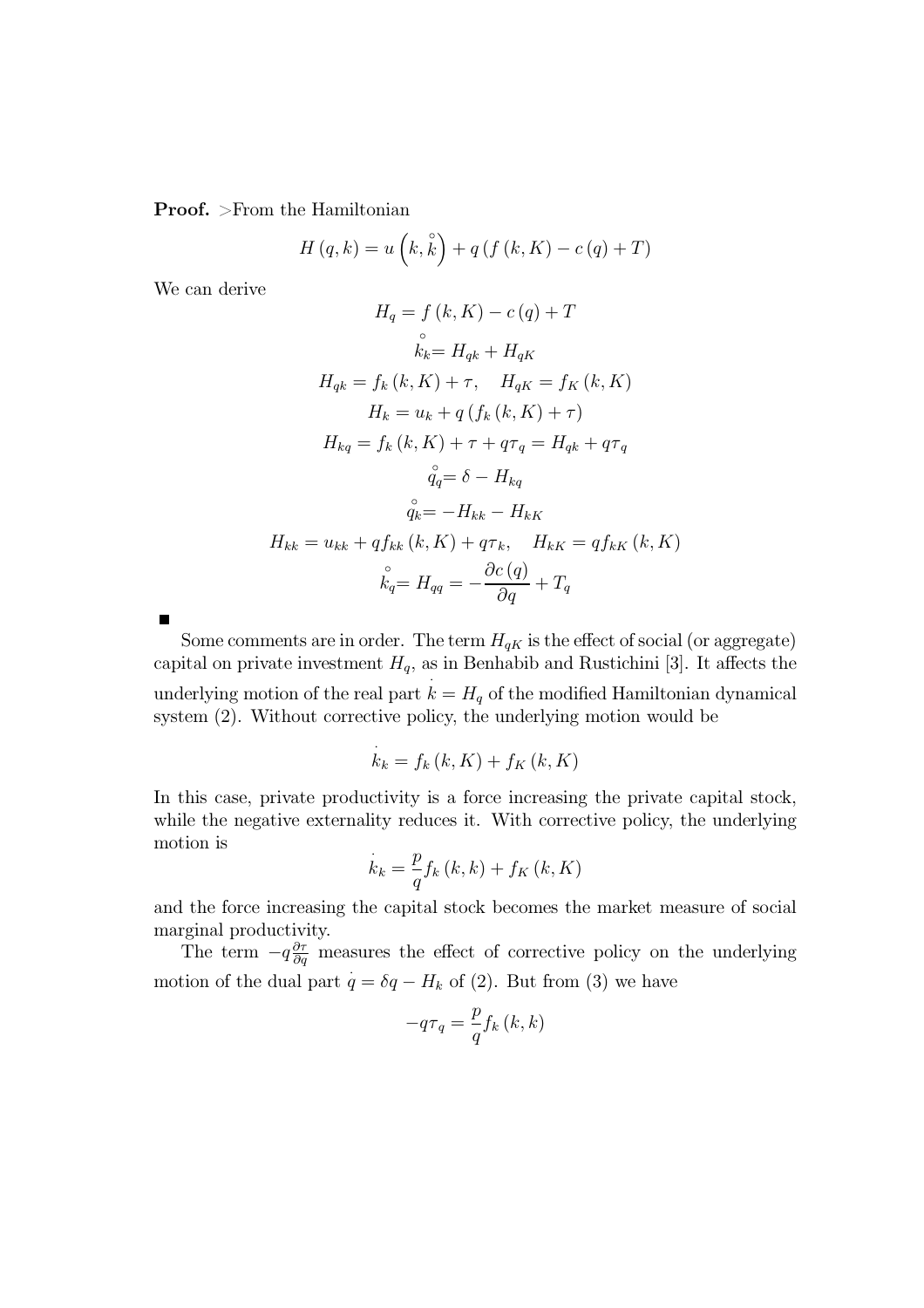Hence, optimal policy corrects the underlying dynamics of the market price  $q$  by the induced (through the tax  $\tau$ ) market measure of social marginal productivity  $\frac{p}{q} f_k(k, k)$ . This is the way policy ensures social productivity is internalized, i.e. revealed by corrected market.

Since

$$
-H_{qk} = -f_k(k, K) - \frac{p}{q} f_k(k, k) + f_k(k, K)
$$

it holds that

$$
-H_{qk} - q\tau_q = 0
$$

We, then, obtain the simpler expression for matrix (7)

$$
B \triangleq \left[ \begin{array}{cc} H_{qk} + H_{qK} & H_{qq} \\ -H_{kk} - H_{kK} & \delta \end{array} \right] \tag{8}
$$

It turns out that the local dynamical effects of corrective policy are sufficient for the emergence of nontrivial periodic solutions. The following theorem gives a result on the existence of closed orbits under minimal assumptions. In particular, the direct utility function is strictly concave and the Hamiltonian is strongly concave in the private capital stock (the privates' technology is convex).

Theorem 3. Assume that in the vicinity of the optimal steady state the jacobian matrix of system  $(2)$  is  $(8)$ , and the following holds

$$
H_{qq}(-H_{kk} - H_{kK}) < - (H_{qk} + H_{qK})^2
$$
\n(9)

Then periodic solutions emerge as the eigenvalues of (8) cross the real axis.

Proof. The matrix

$$
B = \left[ \begin{array}{cc} H_{qk} + H_{qK} & H_{qq} \\ -H_{kk} - H_{kK} & \delta \end{array} \right] \tag{10}
$$

has eigenvalues which are solutions to the polynomial equation

$$
\varsigma^2 - (a+d)\,\varsigma + ad - bc = 0\tag{11}
$$

where

$$
a \triangleq H_{qk} + H_{qK} \tag{12}
$$

$$
d \triangleq \delta \tag{13}
$$

$$
a + d = H_{qK} + \delta + H_{qk} \tag{14}
$$

$$
b \triangleq H_{qq} \tag{15}
$$

$$
c \triangleq -H_{kk} - H_{kK} \tag{16}
$$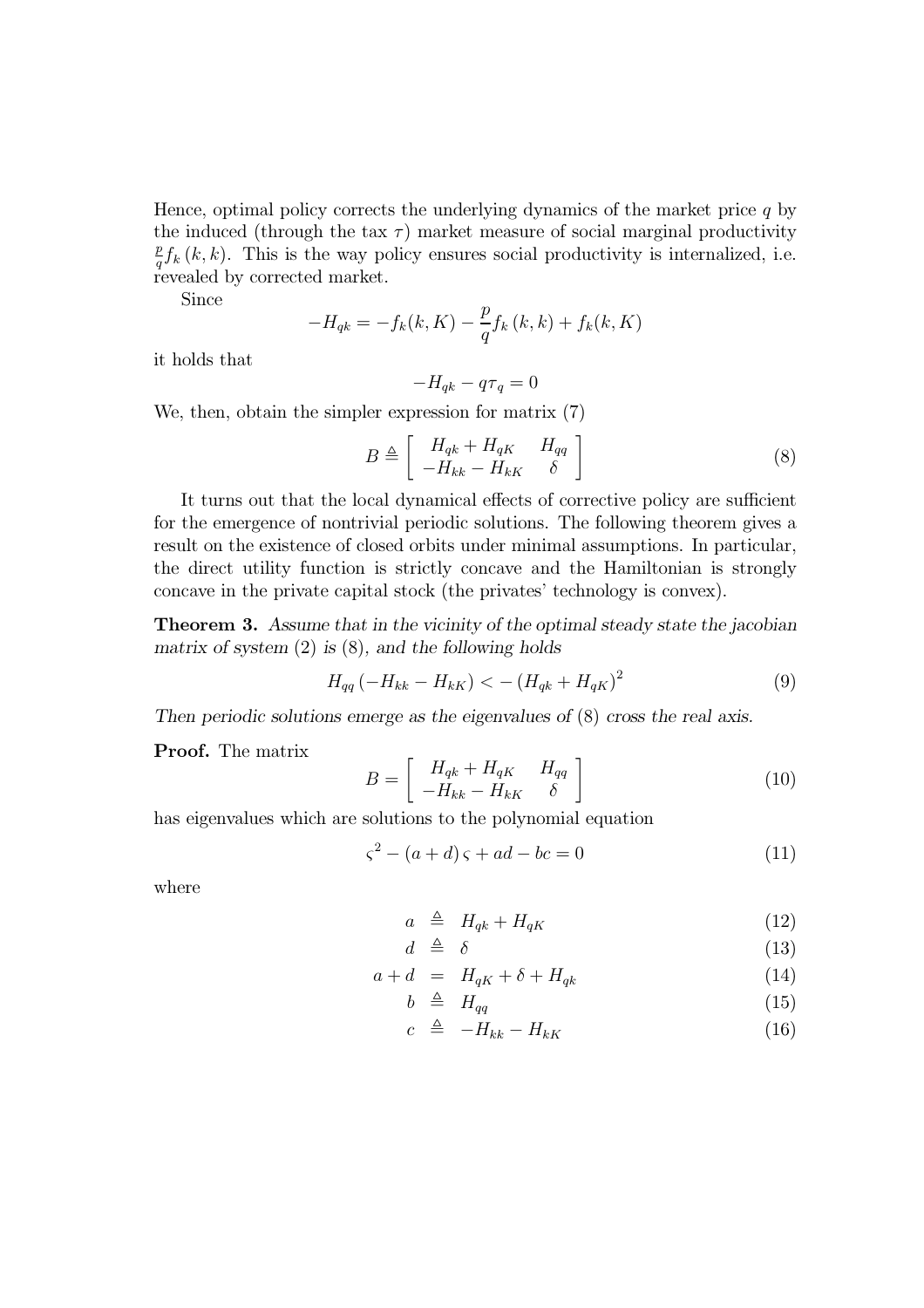So we may write

$$
\varsigma_{1,2} \triangleq \xi(\delta) \pm i\eta(\delta) \tag{17}
$$

where

$$
\xi(\delta) \triangleq a + d = \delta + H_{qk} + H_{qK} \tag{18}
$$

At the Hopf point,  $\delta = \delta^*$  such that

$$
\xi(\delta^*) = 0,\tag{19}
$$

This implies

$$
d = -a \Leftrightarrow \delta = -\left(H_{qk} + H_{qK}\right) \tag{20}
$$

Then (11) reduces to

$$
\zeta^2 + ad - bc = 0\tag{21}
$$

and

$$
\varsigma_{1,2} = \pm i\eta \left(\delta\right) \triangleq \pm \left(bc - ad\right)^{1/2} \tag{22}
$$

where

$$
bc - ad = H_{qq}(-H_{kk} - H_{kK}) + (H_{qk} + H_{qK})^2
$$
\n(23)

For the eigenvalues to be purely imaginary, it is needed

$$
H_{qq}(-H_{kk} - H_{kK}) < - (H_{qk} + H_{qK})^2
$$
\n(24)

Moreover

$$
\left[\frac{\partial \xi\left(\delta\right)}{\partial \delta}\right]_{\delta=\delta^*} \neq 0\tag{25}
$$

This completes the proof of bifurcation from a steady solution into periodic orbits (see Iooss and Joseph [6]).  $\blacksquare$ 

It is of interest to discuss what restrictions are imposed on both technology and preferences by condition (24). The fulfillment of (24) is consistent with convex- (joint) concavity of the Hamiltonian as long as either

$$
H_{qq} < 0 \text{ and } \left( -H_{kk} - H_{k} \right) > 0 \tag{26}
$$

or

$$
H_{qq} > 0 \text{ and } (-H_{kk} - H_{kK}) < 0 \tag{27}
$$

In the first case, the policy perturbation is required to make the Hamiltonian strictly concave in the price variable, while preserving (joint) concavity w.r.t. private and social capital. Conversely, the second case refers to a convex-(jointly)convex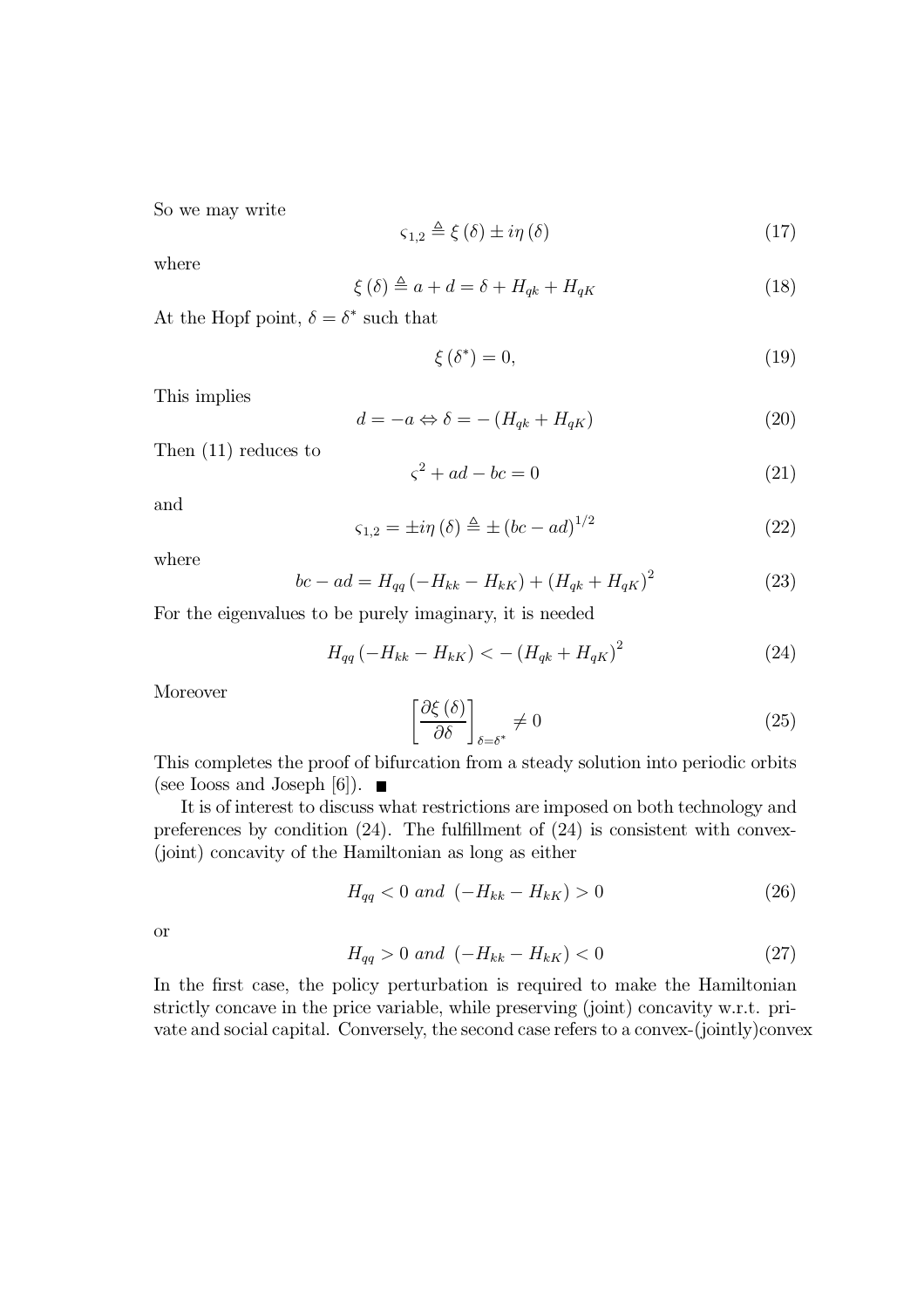Hamiltonian, i.e.  $H_{kK} > 0$  and  $|H_{kK}| > |H_{kk}|$ . This is not equivalent to assuming increasing returns in aggregate capital, but amounts to reducing the degree of concavity in the state variables, as in the example on indeterminacy by Benhabib and Rustichini [3]. Moreover, this is consistent with the case studied by Benhabib and Nishimura [1]. The extent to which the Hamiltonian has to be convex-convex in order to ensure the existence of periodic solutions is determined by the influence of joint capitals on the underlying motion of the real part of the MHDS,  $H_{ak} + H_{qK}$ . The degree of convex-convexity can be arbitrarily close to zero when the influences of private and aggregate capital on the real underlying motion cancel out each other.

It is worth emphasizing that relaxation of either strong convexity w.r.t. the dual variable, or strong (joint) concavity w.r.t. capital is needed in order to ensure existence of a Hopf point. Yet, in the presence of corrective policy, this requirement is consistent with strict concavity of the direct utility function and strong concavity of the Hamiltonian w.r.t. private capital.

The loss of stability occurs at  $\delta^*$ , where the eigenvalues of the matrix B become purely imaginary and bifurcation into periodic solutions follows.

In both cases, (18) implies Hopf bifurcation obtains for strictly positive impatience when  $H_{qk} + H_{qK} < 0$ , i.e. social capital has a negative effect on privates' investment equation which is stronger than the positive effect of private capital.

In particular, we may state

Corollary 4. Assume  $\delta^* > 0$ . Then (24) implies  $H_{qk} + H_{qK} < 0$ .

Proof. (19) requires

$$
\delta^* = -H_{qk} - H_{qK} > 0 \Rightarrow H_{qk} + H_{qK} < 0 \tag{28}
$$

 $\blacksquare$ 

Remark 5. The above may seem at odds with the established results in the literature (see Kurz [7]) on the characterization of the eigenvalues associated to the jacobian matrix of competitive paths (as solutions to the inverse optimal growth problem). In particular, Kurz [7] shows that  $\delta > 0$  rules out the possibility of purely imaginary eigenvalues. The reason for this is that  $\delta$  is the trace of matrix J. Matrix B is associated to competitive paths resulting from first-best corrective taxation, which differ from solutions to the inverse optimal problem as long as  $p \neq q$ . Under this respect, matrix B generalizes matrix J, and  $tr(B)$  =  $\delta + H_{qk} + H_{qK}$  generalizes  $tr(J) = \delta$ . Since for  $p = q$  matrix B reduces to J, our results complement those of Kurz [7].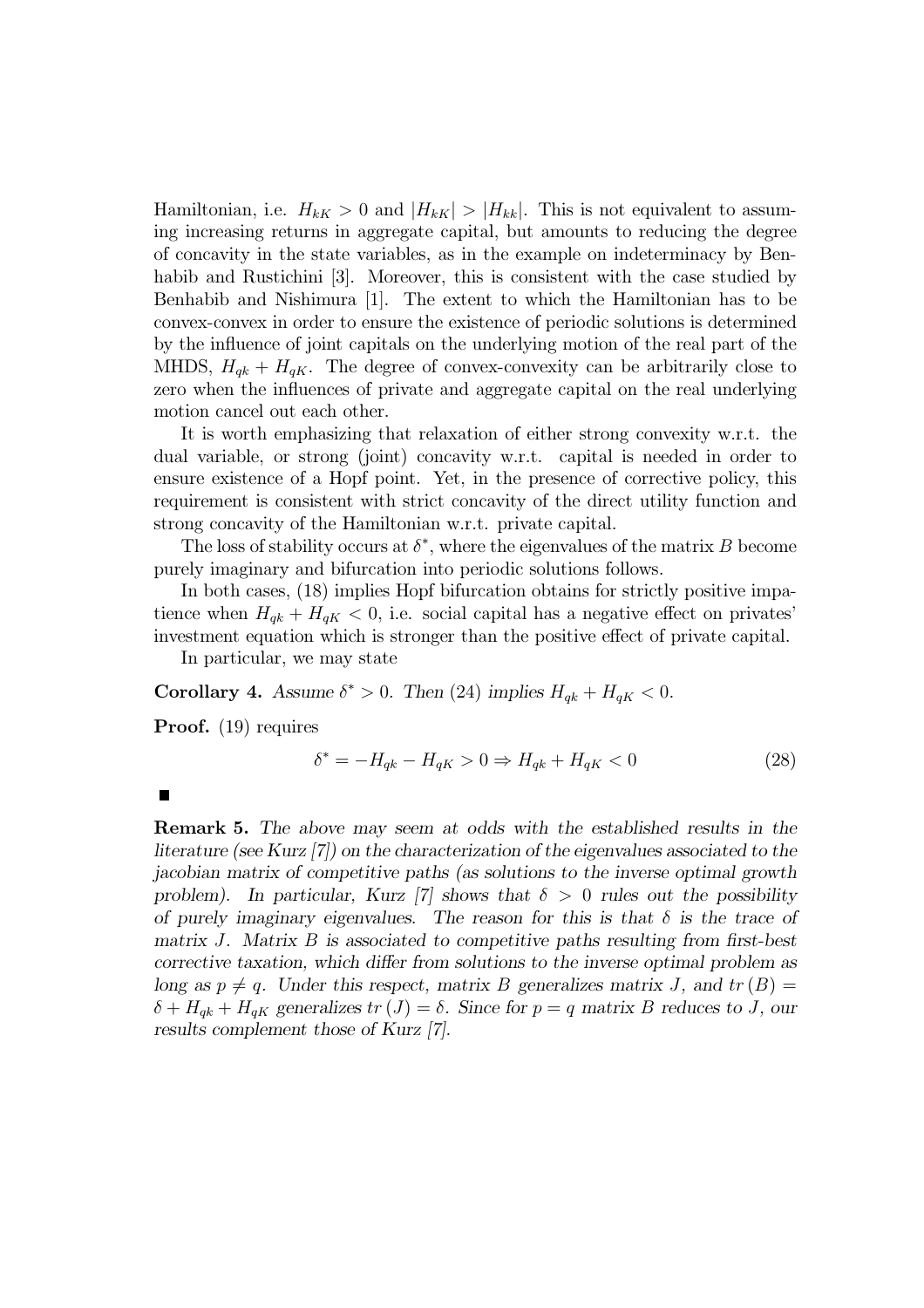Remark 6. Bendixson's criterion is not satisfied since

$$
\delta = -H_{qk} - H_{qK} \Rightarrow k_k + q_q = 0 \tag{29}
$$

In other words, the local divergence of the vector field is identically zero. The occurrence of closed orbit is determined by a nil expansion of flows.

If we relax the assumption of convex technology, we will obtain a version of Skiba [9] model with corrected technological externalities. In that case, the Hamiltonian is convex-convex and (9) holds. As a consequence, the limit cycle in the vicinity of the steady state exists. Skiba [9] applied Bendixson's criterion to show that necessary conditions for the existence of the limit cycle in the optimal model without externalities are not met. Since theorem 1 proves sufficiency for the existence of the limit cycle in the optimal(ly) corrected model with externalities, it might be of interest to complement the analysis by showing how this can be reconciled with Skiba's proof of non-existence (see Skiba [9], p. 533). We do this by proving the following

Corollary 7. Under conditions of theorem 1, the existence of a limit cycle in the Skiba [9] model is not ruled out by Bendixson's criterion.

**Proof.** Upon substitution of  $u\left(k, \hat{k}\right) = u(c)$ , we obtain from (2)

$$
\frac{dq}{dk} = \frac{q\left[\delta - f_k\left(k, K\right)\right]}{f\left(k, K\right) - c\left(q\right) + T} \tag{30}
$$

or

$$
qdf + dqf - dcq + dqT = \delta qdk \tag{31}
$$

Suppose the limit cycle exists and integrate the lhs and the rhs along it

$$
\oint d(fq) - \oint c(q) dq + \oint Tdq = \delta \oint qdk
$$
\n(32)

where the rhs is the area of the limit cycle. As in [9], in a market equilibrium  $f(k, K)$ ,  $f_k(k, K)$ ,  $c(q)$  are continuous functions at a positive quadrant of  $(k, q)$ , but, contrasted to  $[9]$ ,  $T$  need not be. In fact, it is clear from  $(3)$  that we may have the same T for different q, as long as  $\frac{p}{q}$  and k are the same. So we obtain that  $\oint T dq$  is not in general zero, and the existence of the limit cycle is not contradicted. п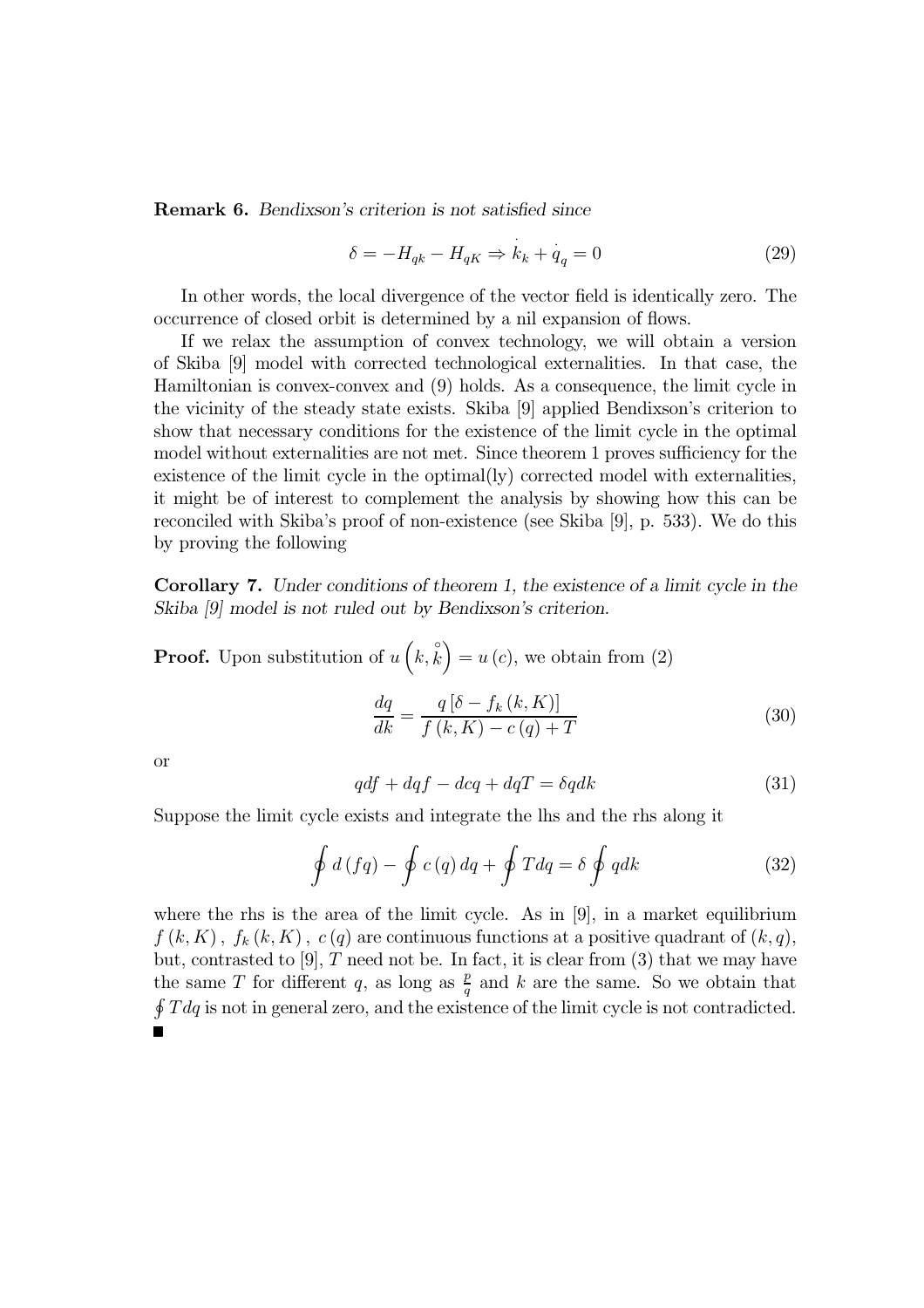We may infer the following intuition form the above results: in the standard optimal aggregate growth model, the dynamics are the result of a command optimum where both the influence of aggregate capital on private investment and of optimal policy on price dynamics disappear. This is since the social planner treats  $K$  as a choice variable. As a consequence, a strictly positive effect of impatience on the local expansion of flows cannot be offset. Then, under a command optimum straightforward application of Bendixson's criterion is sufficient to rule out the existence of closed orbits. Nonetheless, when optimal policy corrects the market value of private marginal productivity, the above argument fails.

Periodic solutions may arise for arbitrarily low levels of discounting as well, thus confirming in the one-capital good setting the result obtained by Benhabib and Rustichini [2] for three-sector models. In particular, we have

Corollary 8. If the system (2) is of Liénard type, i.e. the private capital and the social capital effects on the accumulation of private capital offset each other,  $H_{qk} + H_{qK} = 0$ , then periodic solutions arise with zero impatience.

**Proof.** It immediately follows from the fact that  $\xi(\delta) = \delta$ .

The reason for orbiting behavior can be explained as follows. In the standard aggregative model, the existence of a single price for investment rules out closed orbits. On the other hand, relative price movements are responsible for the emergence of closed orbits in multisector models. In our optimal path, aggregate investment depends on the relative price  $\frac{p}{q}$ . Hence, optimal policy introduces a dependence of investment on a relative price by equating private and social rental rates for capital. In other words, the dynamics of the relative price  $\frac{p}{q}$  determines an efficient  $\tau$  modifying the consumption-investment choice in such a way as to generate periodic solutions in the planar system of optimal state and costate variables  $(k, q)$ .

# 5. Conclusions

This paper presents an aggregative growth model with technological externalities. First-best policy is used to ensure equality between social and private rental rates for capital. Externalities are corrected by means of non-linear taxes which differ from corrective pigouvian instruments. Since the associated Pareto-optimal paths are distinct from both command optima and solutions to the inverse optimal problem, these possess peculiar local stability properties. The main result is the